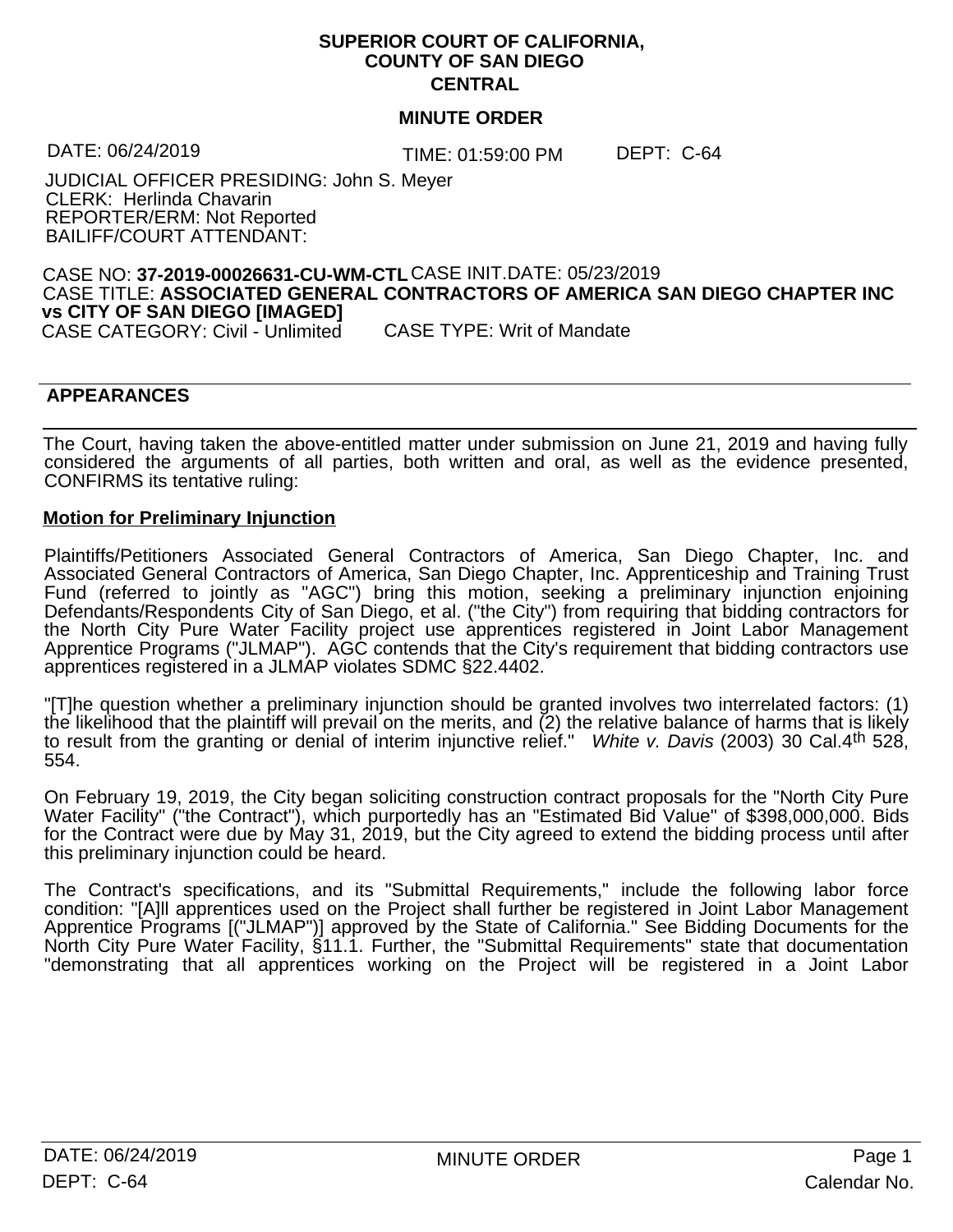Management Apprenticeship Program" shall be "submitted to the City within 30 days after bid opening, unless additional time is granted by the City in its sole discretion." *Id*. § 11.2.

The "Fair and Open Competition - Prohibition on Requiring Project Labor Agreements" Ordinance states:

"Except as required by state or federal law as a contracting or procurement obligation, or as a condition of the receipt of state or federal funds, the City shall not require a Contractor on a Construction Project to execute or otherwise become a party to a Project Labor Agreement as a condition of bidding, negotiating, awarding or the performing of a contract." SDMC §22.4402.

The City does not dispute that the JLMAP requirement is counter to the intent of the Ordinance, which mandates that no contractor may be required to become a party to a Project Labor Agreement ("PLA") as a condition to bidding on a City contract.

Apprentices working for unionized contractors receive their training through union-sponsored apprentice programs, known as JLMAPs. Apprentices working for non-union contractors receive their training through non-JLMAPs, such as AGC Apprentice Program.

Instead, the City argues that the exception stated in SDMC §22.4402 applies. "[A] major exemption in Proposition A states the City can use PLA's if it is using State of California funding for a project." [Oppo. 4:3-4, emphasis added] The City does not state the City must use PLAs if the exception applies, only that it has discretion to require PLAs.

According to the City, the City of San Diego has been allocated \$30 million in state grants to various Pure Water San Diego Phase 1 projects, including the North City Pure Water Facility. The City also applied to the California State Water Resources Control Board for a Clean Water State Revolving Fund ("SRF") loan. "The North City Pure Water Facility project application received a total SRF loan allocation of \$282,030,000 in state funds." [R. Charvel decl., ¶4]

Although there is evidence of state funding, there is no evidence that the State has conditioned receipt of these funds by requiring a Contractor execute or be a party to a PLA. The exception set forth in SDMC §22.4402 applies in cases when there is a State requirement as a condition to receiving state funds.

The City contends that the state law requires that the City have discretion to implement a PLA as a condition of the receipt of state funds, citing Public Contract Code §2502:

"If a charter provision, initiative, or ordinance of a charter city prohibits the governing board's consideration of a project labor agreement that includes all the taxpayer protection provisions of Section 2500 for a project to be awarded by the city, or prohibits the governing board from considering whether to allocate funds to a city-funded project covered by such an agreement, then state funding or financial assistance shall not be used to support that project." PCC §2502.

Accordingly, PCC §2502 prohibits state funding if there is an ordinance that prohibits PLAs that include the protections set forth in PCC §2500.

The City's Ordinance does not prohibit PLAs. The City's Ordinance prohibits requiring a PLA as a condition to being awarded a contract on a City construction project. PCC §2502 does not support the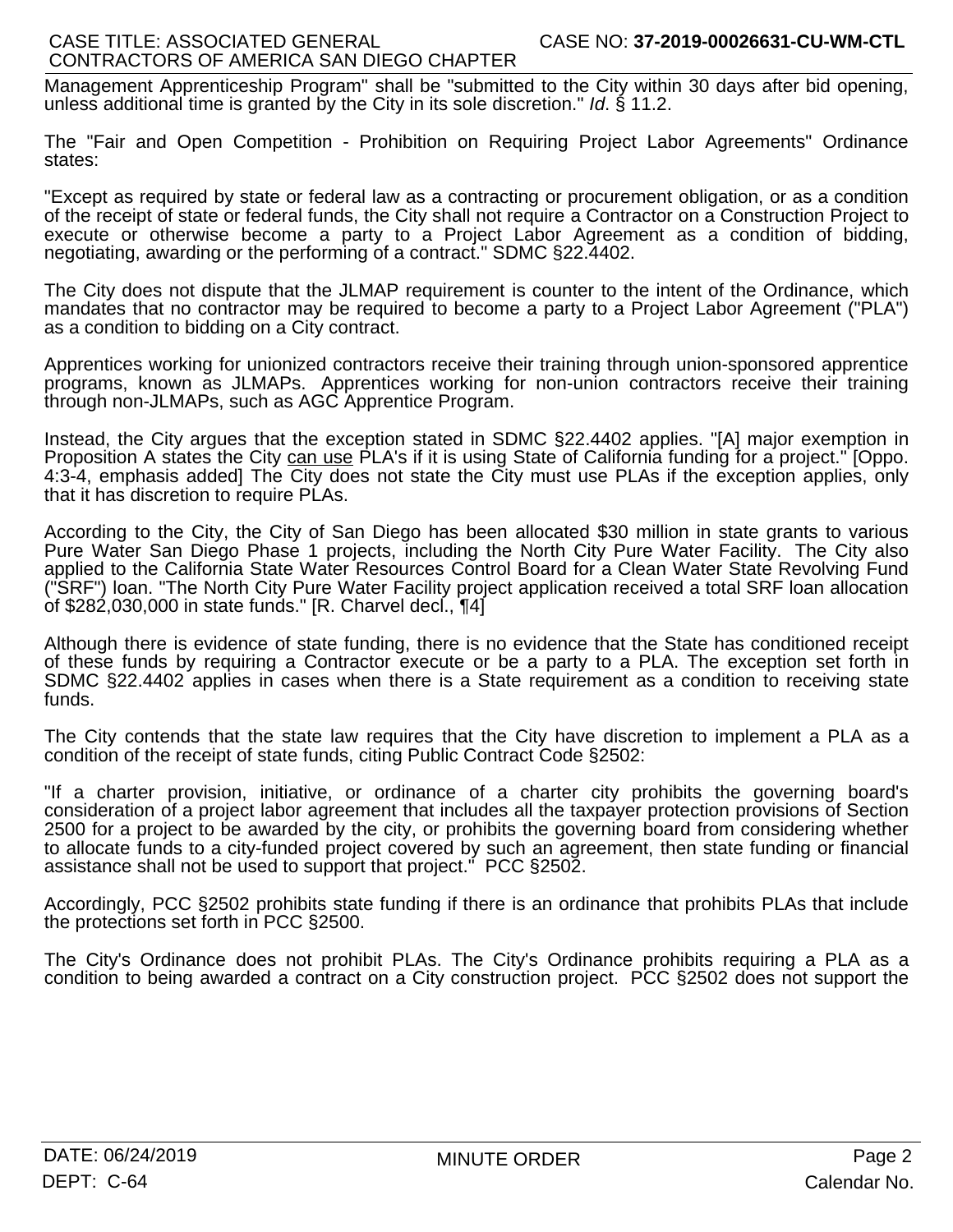# City's position.

The City cites Resolution R-309276, which the City states was passed in response to Public Contract Code §2502. The Resolution resolves "that as required by California Public Contract Code section 2500-2503, and under the exception clause of San Diego Municipal Code section 22.4402, the City and the City Council are not prohibited, limited or constrained in any way from adopting, requiring or utilizing PLAs that include the taxpayer protection provisions of California Public Contract Code section 2500 on any construction projects awarded by the City."

Resolution R-309276 is puzzling because it appears to be an attempt to amend or repeal SDMC §§22.4401, et seq., which is precluded under the Ordinance. "This Ordinance shall not be amended or repealed except by a majority vote of the voters of the City of San Diego." SDMC §22.4406.

Based on the foregoing, it appears that the City is claiming the City can choose to ignore SDMC §22.4402 if there is any state funding, as opposed to complying with §22.4402 except when the State requires a PLA that includes the protections set forth in PCC §2500 as a condition of receipt of state funds.

The City next contends that the JLMAP "requirement can be implemented in this contract without requiring a PLA." [Oppo., 5:12-13] This contention only highlights the City's discretionary approach to SDMC §22.4402.

Under the bid specifications, the bidder can satisfy the JLMAP requirement by providing a written commitment with a JLMAP to provide JLMAP apprentices by submitting (1) a PLA, (2) Collective Bargain Agreement; (3) a contract with a JLMAP to provide and use JLMAP apprentices, or (4) written correspondence to the bidder from a JLMAP committing to provide JLMAP apprentices for the project.

Accordingly, a PLA (or CBA) is not required; what is actually required are JLMAP apprentices. In other words, only union apprentices are allowed to work on the project.

The City doesn't explain why JLMAP apprentices are required when, according to AGC, AGC apprentices also receiving training that is certified by the State of California. There is no explanation for this preferential treatment. This is contrary to the intent of SDMC §22.4401: "[T]he City should treat union and non-union Contractors equally and not give special advantages to either. All City Construction Project job opportunities should be open equally to both union and non-union workers."

"In considering the purpose of legislation, statements of the intent of the enacting body contained in a preamble, while not conclusive, are entitled to consideration. Although such statements do not confer power, determine rights, or enlarge the scope of a measure, they properly may be utilized as an aid in construing a statute." *Audio Visual Services Group, Inc. v. Superior Court* (2015) 233 Cal.App.4th 481, 492.

Based on the foregoing, the likelihood that plaintiffs/petitioners will prevail on the merits has been demonstrated.

There is obvious harm to AGC apprentices: They have no chance to obtain work on the project unless they forego their training program, join a union and register with a JLMAP training program.

Moreover, "the loss of an opportunity to fairly compete on future government contracts constitutes